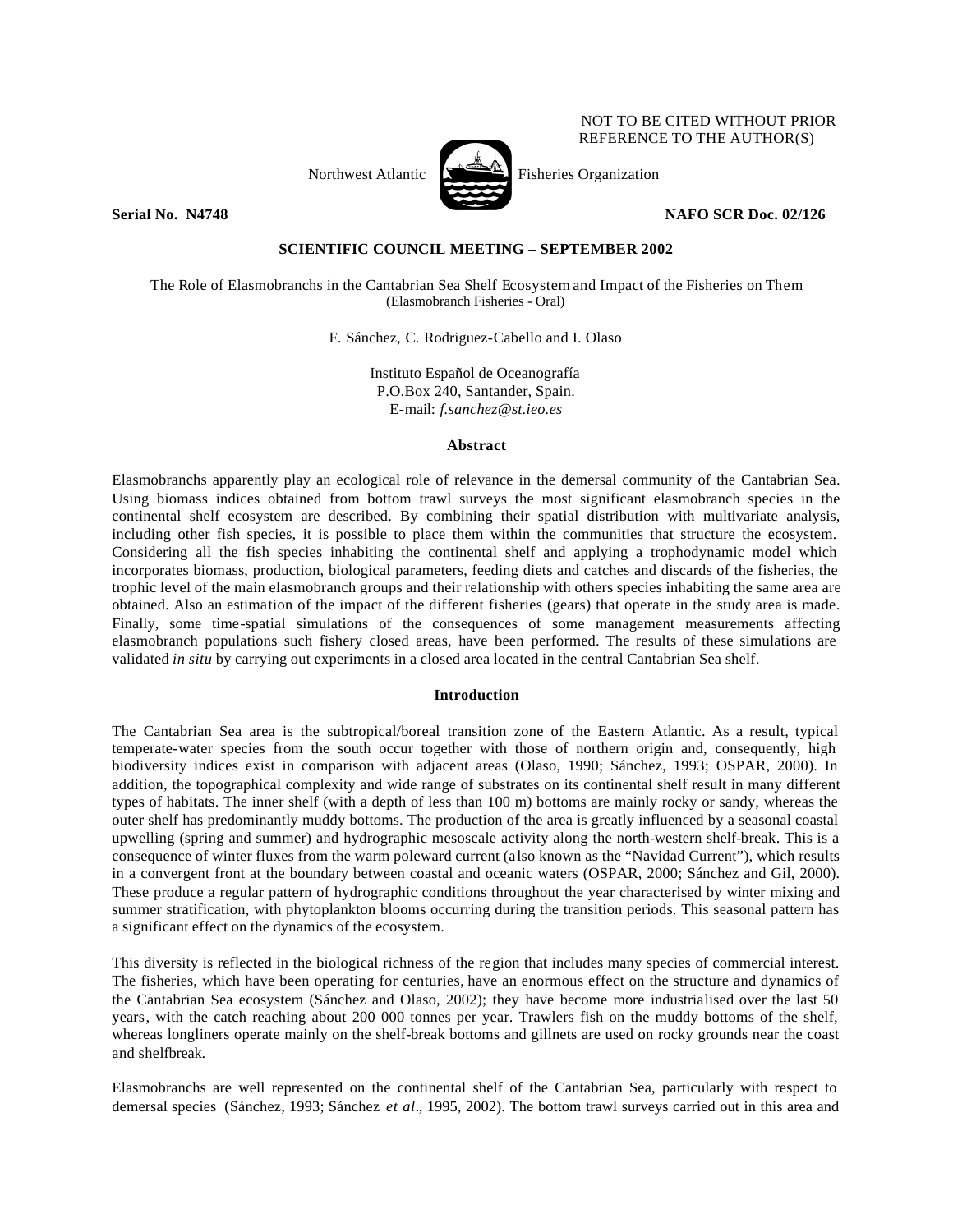the main fisheries themselves suggest that elasmobranchs play an important role in the ecosystem. In this study, an attempt is made to describe the relationships among the main elasmobranchs groups that inhabit the shelf in relation with the rest of the species that live together. For this purpose, all the information available to date such as biomass index, spatial and bathymetrical distribution, biological parameters, food habits, catches, discards, etc., has been used and joined with other components of the system, in a mass-balance model of trophic interactions.

#### **Material and Methods**

The Cantabrian Sea is considered as the southern region of the Bay of Biscay. However, for practical reasons, this study considers the zone in its wider meaning (ICES Division VIIIc), which includes the Galician shelf to the north of Cape Finisterre (at latitude 43ºN) and is the upper limit of the subtropical Lusitanic area (Fig. 1). Division VIIIc has some relatively homogeneous biogeographical characteristics in relation to adjacent areas and fishing statistics and information are available from the evaluation of stocks carried out by the ICES stock assessment working groups, which were indispensable for developing the model. In this study, we refer to the neritic area of the Cantabrian Sea, with a total continental shelf surface of about 16 000 km², and the neighbouring oceanic area.

### **The Model**

The Ecopath (version 4.0) model was applied in order to produce a balanced steady-state description of the Cantabrian Sea shelf ecosystem. The Ecopath model combines estimates of biomass and food consumption of the various components (species or groups of species) in an aquatic ecosystem with an analysis of flows between the ecosystem elements (Polovina, 1984 and further developed by Christensen and Pauly, 1992, 1993). The energy balance of each trophic group is given by the basic equation:

 $Consumption = Production + Respiration + Unassimulated food$ 

The production of each trophic group is balanced by its predation by other trophic groups in the system, its exports from the system and mortality. The ecosystem is modelled using a set of simultaneous linear equations (one for each group *i* in the system), i.e.:

Production by  $(i)$  - all predation on  $(i)$  - non predation losses of  $(i)$  - export of  $(i)$  - biomass accumulation of  $(i) = 0$ , for all  $(i)$ .

This can also be expressed as:

$$
B_i \cdot P_i / B_i - \Sigma B_j \cdot Q_j / B_j \cdot DC_{ji} - P_i / B_i (1 - EE_i) - EX_i = 0
$$

where  $B_i$  is the biomass of (*i*);  $P_i/B_i$  is the production/biomass ratio (equal to the instantaneous rate of total mortality Z in steady-state systems) of (*i*); B<sub>j</sub> is the biomass of predator *j*;  $Q_i/B_j$  is the consumption/biomass ratio of predator *j*;  $DC_{ji}$  is the fraction of prey (*i*) by weight in the average diet of predator *j*; EE<sub>i</sub> is the ecotrophic efficiency of (*i*): expressing the fraction of total production consumed by predators or caught by a fishery; and  $EX_i$  is export of  $(i)$ : sum of fisheries catches plus emigration to adjacent ecosystems.

A classification of species according to their prey was carried out as a first step. On this basis, and to construct the mass-balance model, 28 trophic groups were defined, 15 of which were fish, 6 invertebrates, 5 groups of plankton, detritus and fishery discards. In each group, we considered species of similar size, habitat, diets, consumption rates, mortality and production rates. All the available data of biomass, landings and discards were converted into the same unit (tonnes-km<sup>2</sup>) expressed as wet weight. Estimations of biomass, mortality, consumption and ecotrophic efficiency by different methods for each trophic group were used in the model (Sánchez and Olaso, 2001 and 2002). Discards data were first available in 1994; for that reason and in order to harmonise the information, all the input data used in the study correspond to 1994.

### **Biomass and production estimates**

Different and complementary sources of biomass have been used in the analysis. On the one hand biomass estimates of all the species are based on the bottom trawl surveys carried out in this area, applying the swept area method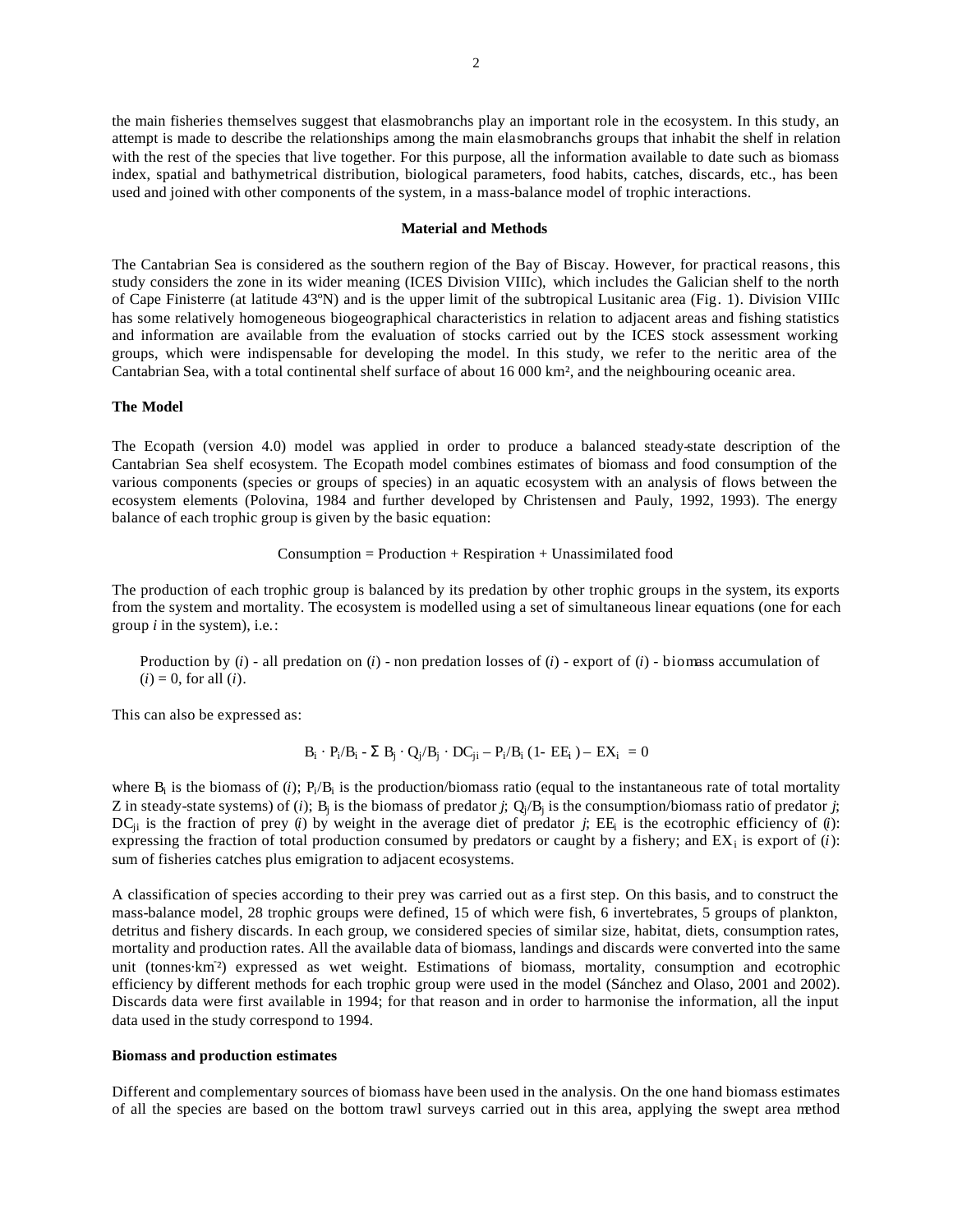(Sánchez *et al*., 1995; 2002) on the other hand, estimations of the main commercial species are based on the reports of their respective stock assessments (ICES, 2002b, 2002c).

To simplify and because not full data is available for all elasmobranchs species two trophic groups of elasmobranchs were considered in the model, Dogfish and Rays. Lesser spotted dogfish (*Scyliorhinus canicula*) comprises a total of 80% of the Dogfish group biomass. Other species in this group were small demersal sharks, like black mouth dogfish (*Galeus melastomus*), *Deania calceus* and *Etmopterus spinax*. At least eight species of rays exist in the area (Sánchez *et al*., 1995; 2002) of which the most abundant is the thornback ray, *Raja clavata* (50% of the biomass in the model), followed by *R. montagui* and *Leucoraja naevus*.

Total biomass of Dogfish and Rays species obtained from bottom trawl surveys applying the swept area method (Sánchez *et al*., 1995; 2002) was underestimated because only an unknown percentage of the population is accessible to the gear. However a comparison made between the biomass estimated by stock assessments and survey index of similar behaviour demersal species, like hake and megrim, makes it possible to predict that the survey only estimates the 10-15 % of the total biomass. Assuming the same proportion for Dogfish and Rays results in a total biomass of 8 250 t and 5 250 t , respectively, in the ICES Division VIIIc. Recently a preliminary assessment of lesser spotted dogfish (ICES Division VIIIc), *R. clavata* (IVb and IVc Divisions) and *L. naevus* (VIIIghj and VIIIab) has been undertaken by DELASS project (ICES, 2002a). Despite the difficulties associated with the data requirements and the methods used, the total biomass of lesser spotted dogfish estimates from VPA outputs in 1994 for the ICES Division VIIIc was 5 933 t. These estimates (adding a 20% corresponding to the other species of small sharks to complete the Dogfish trophic group) are very close to those estimated from the surveys index.

Total mortality (Z) of dogfish and rays in this area is unknown, based on the knowledge of these species and compare to data from other areas a value of  $Z = 0.25$  has been used in the model as PB (production/biomass ratio) for Dogfish and Z=0.30 for Rays. Mortality estimates of Rays in the North Sea gave Z values of 0.58 for *R. clavata,* 0.54 for *R. montagui* and 0.58 for *L. naevus.* However these species are heavily exploited in this area and support a high fishing mortality (Walker, 1998).

# **Feeding**

The links between groups were their feeding habits; the information needed to create the diet matrix was taken from different sources (Sánchez and Olaso, 2002). A quantitative analysis was undertaken for 10 200 stomach contents from 36 species of fish in the study area. The species selected constituted a significant percentage (90%) of the demersal fish biomass. In order to obtain an appropriate representation of the annual diet of the fish, the seasonal diet change that takes place in many species was also considered. Concerning to the elasmobranchs diet matrix, a total de 4 348 lesser spotted dogfish, 794 black mouth dogfish and 1 734 rays stomachs were analysed over the study period (Olaso *et al*., 2002b; Velasco *et al*., 2002). The diet of Dogfish is mainly based in decapod crustaceans, blue whiting and discards. The food habits of Rays includes principally crustacea Brachiura and Natantia being more specialist than the Dogfish.

### **Fisheries**

The statistical data for fisheries landings were provided by the ICES stock assessment working groups and by the IEO Fishery Database team. The data were subsequently summarised and combined by trophic group (Sánchez and Olaso, 2002). Regrettably, landings data for all elasmobranch species are not available since most of this species have a low commercial value and are taken as a by-catch, which implies that traditionally these species were landed together in the same category. Considerable effort has been recently made in collecting and improving data from elasmobranch fisheries, particularly from 1996 to 2001 (one of the main objectives of DELASS project). The data of landings by fishing gear used in this paper have been improved from the original model; however no information is available for 1994 so estimations have been made. Landings of *S. canicula* remain more or less stable around 200 t showing and increasing trend in the last years; in 1994 a total of 250 t was estimated, of which 215 t belonged to trawl catches. In the case of Rays an increasing trend is also observed in the last years, showing more fluctuations among years; an estimated of 450 t landed in 1994, (405 from trawl) have been assigned.

The highest dogfish landings are those of bottom trawl (75%) followed by longline (21%) and gillnet (3%); some landings of purse seine or traps have also been occasionally recorded. In the case of rays data from the fishery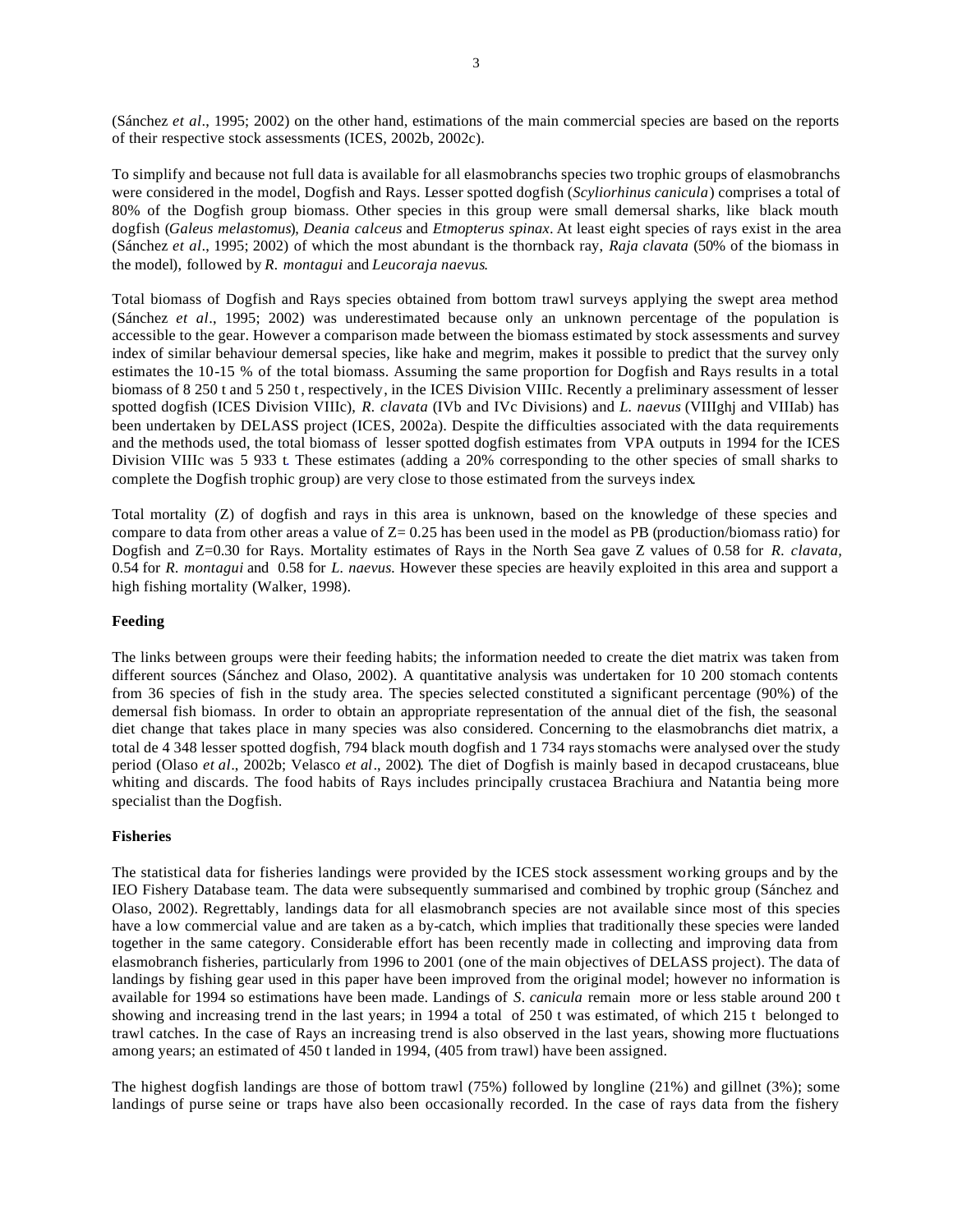indicate that the most abundant species are *R. montagui*, *R. clavata* and *L. naevus* and the highest landings come from trawl (81%) followed by gillnet (11%) and longline (8%); some landings with purse seine or traps have also been occasionally recorded (Fernández *et al*., 2002) .

### **Discards**

Mainly sea birds, fish and benthic scavenger species consume discards (20% of the total catches in the Cantabrian Sea). In this study, information was based on the results of the discard sampling programme which covered the activities of some of the most important Spanish fleets during 1994 in ICES Division VIIIc, such as trawlers, gillnets, longliners, and purse seiners (Pérez *et al*., 1996). Blue whiting and horse mackerel were the main species discarded. It has been estimated that 6 149 and 5 040 t of these two species, respectively, were discarded during 1994. Other heavily discarded trophic groups were lesser spotted dogfish, some of which survive the process (Rodriguez-Cabello *et al*., 2001), benthic invertebrate carnivores, small demersal fish and other invertebrates. In order to determine the species that benefit from the discards, some studies have been carried out in the area (Olaso *et al*., 1998; Olaso *et al*., 2002a), including the results in the present model.

### **Mixed Trophic Impacts**

The mixed trophic impact (MTI) of different trophic groups and fisheries on other groups is obtained using the Leontief economic matrix routine implemented in Ecopath, following the subsequent development described by Ulanowicz and Puccia (1990). This analysis quantifies the direct and indirect interactions in a balanced system. The MTI for living groups is calculated by constructing a matrix, where the  $i,j$ <sup>th</sup> element representing the interaction between the impacting group i and the impacted group j is

$$
MTI_{ij} = DC_{ij} - FC_{j,i},
$$

where  $DJ_{ii}$  is the diet composition term expressing how much j contributes to the diet of i, and  $FC_{ii}$  is a host composition term giving the proportion of the predation on j that is due to i as a predator. When calculating the host compositions the fishing fleets are included as "predators". The mixed trophic impact routine gives an idea of how important the different fisheries are for the trophic dynamics of the system.

### **Model Simulations**

We use the recent expansions of the Ecopath approach (Ecosim and Ecospace) to simulate changes in fishing pattern and intensity through time in an ecosystem framework. Ecosim is a time -dynamic simulation tool for studying fisheries policy options (Walters *et al*., 1997). Ecosim includes biomass and size structure dynamics: mixed differential and difference equations and use of mass-balance assumptions for parameter estimation. Time patterns of biomass and equilibrium system responses under different exploitation regimes are predicted by these differential equations. Ecospace is a mesoscale spatial simulation tool for predicting spatial patterns and runs the Ecopath model through Ecosim to check the behaviour of ecosystem. Numerical approximation by linearisation, and matrix exponential solution method generate projection predictions towards spatial equilibrium. Walters *et al*. (1998) describe all the functions used in Ecospace simulations. To explore the simulation capacity of Ecospace we defined a base-map of central area of the Cantabrian Sea with five habitats: oceanic, break shelf, outer shelf, inner shelf and coastal waters. We also define the habitat preferences of trophic groups, based in Sánchez (1993) and Sánchez and Serrano (2002), and gears and the movement rates and vulnerability in bad habitats of the 26 living trophic groups.

To calibrate if the simulations of the management measures using the trophodynamic model are realistic we studied the recovery rates after trawl disturbance in an existing restricted area. Fishery policy establishes that bottom trawl gears are forbidden to work on fishing grounds less than 100 m deep in the Cantabrian Sea. To exclude illegal trawling operations, concrete blocks (artificial reefs) were placed by local fisheries authorities, on some of < 100 m soft grounds. To estimate the effect of this management measure a study was carried out in the Llanes area (Asturias, central Cantabrian Sea), where in 1993 artificial reefs were placed. A historical series of bottom trawl surveys data were analysed, from 1983 to the present, trying to determine if the differences among the previous period to the exclusion and the later one are significant. After 1993, we used bottom trawl surveys in a zone free of blocks not used by trawlers, included in the Llanes area to obtain information of the impact of the management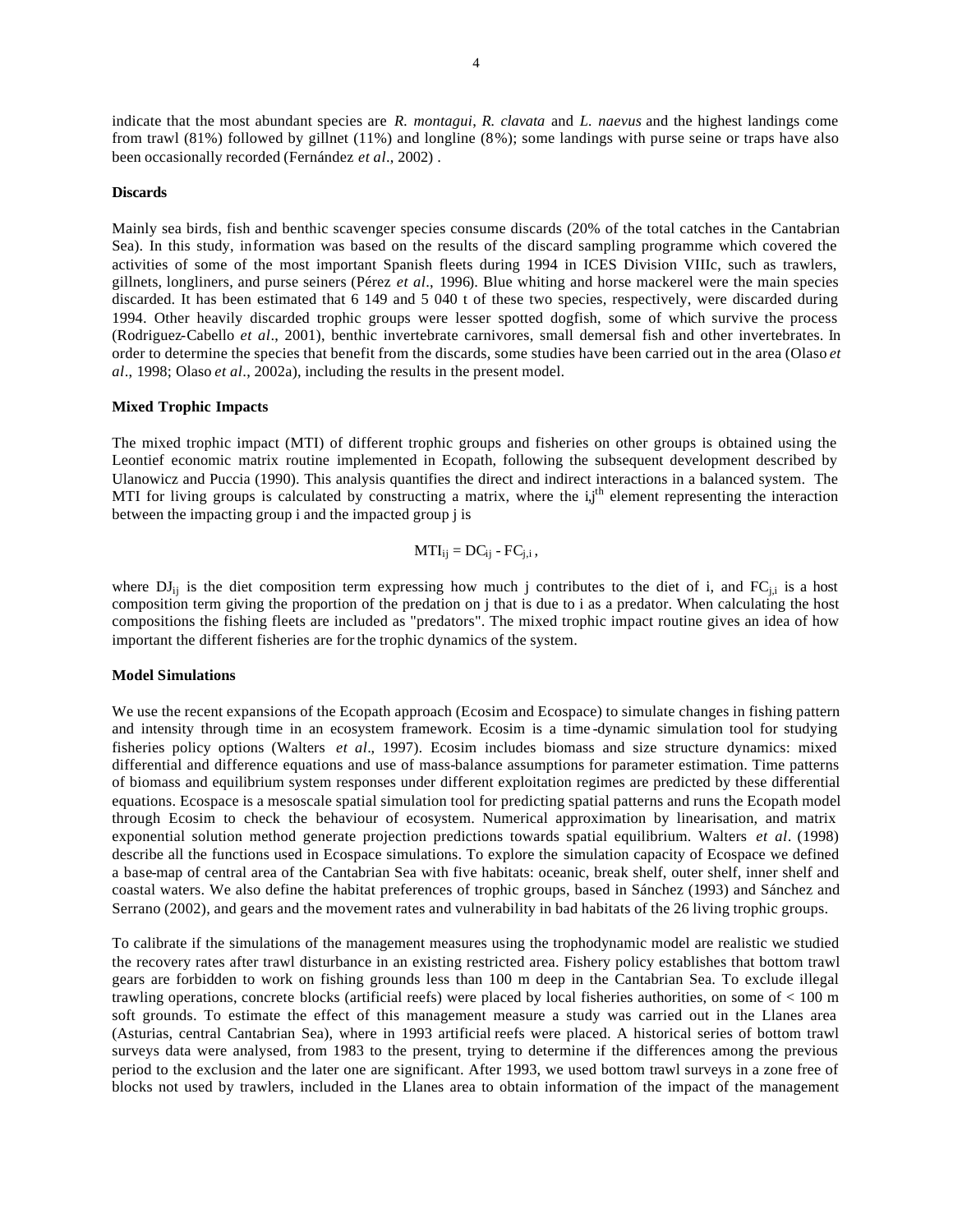### **Results and Discussion**

The main elasmobranch species that inhabit the continental shelf of the Cantabrian Sea, based on the bottom trawl survey index (from years 1997-1999) are shown in Table 1. Lesser spotted dogfish (*S. canicula*) is particularly abundant in the study area during the last years, being the fifth species in biomass after blue whiting, horse mackerel, hake and sea bream (Sánchez *et al.*, 2002). The two most abundant dogfish species, *S. canicula* and *G. melastomus,* show similar trends in their abundance pattern along the historical series (Fig. 2) which suggests that both species have similar environmental requirements. The first one inhabits shallower waters and it is representative of the inner shelf community; *G. melastomus* is found at deeper waters in the outer shelf community (Sánchez, 1993; Sánchez y Serrano, 2002b). Considering that their food habits are not very different (Olaso *et al*., 2002) both species have been included in the same trophic group for the model analysis. The rays *R. clavata*, *R. montagui* y *L. naevus* contribute in a great proportion to the total biomass of the Rays group (Table 1). All of them show an increasing trend in their abundance index in the last five years (Fig. 2).

Elasmobranchs are well represented in the main fish communities described in the continental shelf of the Cantabrian Sea (Sánchez, 1993) and moreover some of them contribute to define the structure of these communities (Sánchez and Serrano, 2002). The rays *R. clavata* y *R. montagui* belong to the group of species that define the structure of the coastal community and *S. canicula* is one of the main species in the inner shelf community. The fish assemblage that comprises the outer shelf is structured, among other species, by *G. melastomus* and the shelf break by deep water sharks like *E. spinax* y *D. calceus*. Data from these fish communities studies have been used to assign the preference habitats (Table 1) in the spatial-temporal simulations carried out with Ecospace.

#### **Trophodynamic Model**

A summary of the input parameters for the balanced trophodynamic model is given in Table 2 together with some parameters estimated using Ecopath. The total biomass sustained by the ecosystem was estimated at 226 t·km<sup>-2</sup>, which corresponded to 49.5%, 27.3% and 23.2% of the pelagic, demersal and benthic domains, respectively. This evidences the great importance of the bottom communities and benthic producers in the area. Tuna (4.71), large hake (4.77) and anglerfish (4.80) showed the highest trophic level in their respective domains. Due to their scavenger and opportunistic habits the two groups of elasmobranchs considered have a lower trophic levels than the apex predators, being in an intermediate level between the Large Demersal Fish and Benthic Fish. The ecotrophic efficiency (EE) of elasmobranchs is low compared to the rest of demersal fishes, which means that only a 40-60 % of their production is used within the system. This means that they are not subject to a strong pressure neither by predation or fishing. Nearly 1.3 t $km^2$  year<sup>1</sup> is consumed by the two groups of elasmobranchs considered. In the case of Dogfish this biomass is comprised by Blue Whiting (probably discarded), Benthic Invertebrates Carnivores (mainly crustacea) and discards. The opportunistic behaviour of this group of elasmobranchs in taking advantage of the discards of the fleet  $(2.3 \text{ t} \cdot \text{km}^2 \cdot \text{year}^1$  estimated), as it has been already confirmed in previous studies (Olaso *et al*., 2002a), and its high capacity of survived after being discarded (Rodríguez-Cabello *et al.*, 2001), certainly confers them many adaptive advantages. In the case of Rays most of the biomass consumed is made up of Benthic Invertebrates Carnivores (mainly crustacea brachiura) and Shrimps (crustacea natantia).

To compare the relative role of the pelagic, demersal and benthic sub-systems, Fig. 3 shows the major biomass flows for the Cantabrian Sea ecosystem in 1994. The groups represented by small plankton, invertebrate filter feeders and detritivores were in trophic level II. Part of their production is transferred to the large plankton, benthic and suprabenthic invertebrates, and clupeiform fish (level III). The planktophagous fish of medium size, together with the rays and benthic fish were, at level IV. The highest level, close to level V, corresponded to apex pelagic fish (tuna), squids, and large demersal and benthic fish.

In the benthic and demersal domain, most of the biomass and production was associated with detritus. Due the particular primary production blooms pattern of the Cantabrian Sea, feeding pressure on phytoplankton was low in the system (EE=0.2), which meant that a large percentage of this biomass passed to detritus (3064 t $km^{-2}$ ·year<sup>-1</sup>). This is corroborated by studies in the area that indicate that a high percentage of the primary production is exported to the bottom as particulate organic matter (Bode *et al*., 1996; Barquero *et al*., 1998; OSPAR, 2000). The detritus in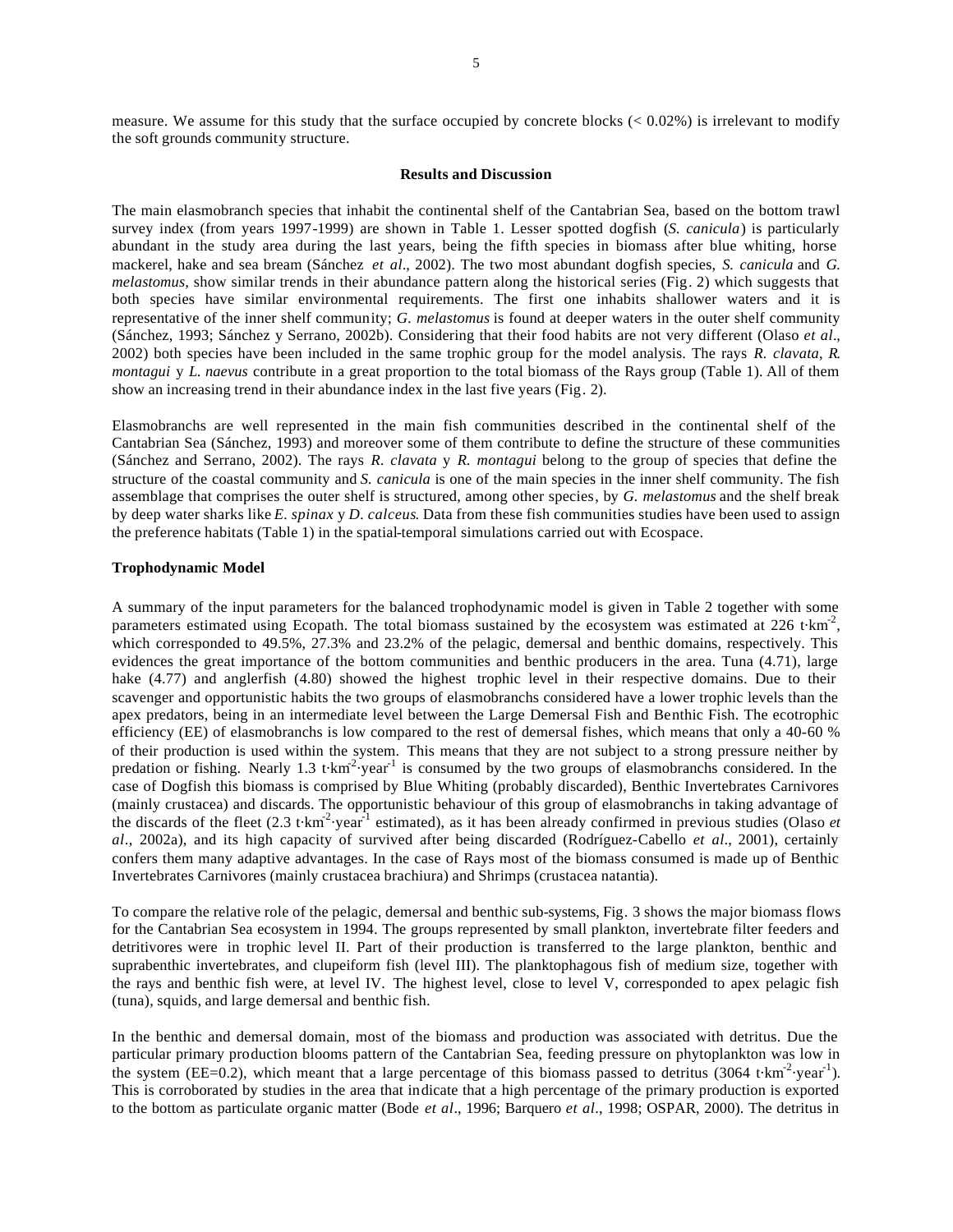the model accounted for 19.3% of total consumption and constituted one of the main energy flow inputs. Consequently, detritivorous species were an important component of the Cantabrian Sea ecosystem and suspension feeders (i.e. suprabenthic zooplankton, shrimps) and deposit feeders (polychaetes and other invertebrates) constituted a high percentage of the biomass between trophic levels 2 and 3 (Table 2; Fig. 3) to the detriment of pelagic plankton. This has considerable significance for Dogfish and Rays since it provides a high quantity of available food making possible a high level of biomass by surface for these groups in this area. Considering the abundance and distribution of elasmobranch species along the north of the continental shelf of the Iberian Peninsula (Sánchez *et al*., 1995 and 2002) their presence is remarkable higher in the Cantabrian Sea. Performing a trophodynamic model in the high productivity Northern Benguela upwelling system, Shannon and Jarre-Teichmann (1999) estimated a chondrichtyans biomass by surface area half than in our study area.

The model shows that the fisheries utilised 36.6% of the total primary production. This high PPR (primary production required) value corroborates the conclusion that the fisheries of the Cantabrian Sea use a large proportion of the productive capacity of the shelf ecosystem (Sánchez and Olaso, 2002). The results indicate a level of fisheries impact in the Cantabrian Sea comparable to the most intensively exploited temperate shelf ecosystems of the world. Similar systems exhibit values of PPR from 24.2 to 35.3% (Pauly and Christensen, 1995) and 29% of the primary production is required to sustain the catches in the North Sea ecosystem (Christensen, 1995). The Dogfish and Rays mortality estimates obtained from the model indicate very low values for both the F and M (Table 2). A preliminary assessment of this species carried out under DELASS project using VPA (ICES, 2002a) gave even lower values of F (0.04). However in the VPA analysis only landings were taking into account not the true catch (including discards) which really accounts for the fishing mortality. On the other hand Ecopath uses the catch but does not take into account the high percentage of lesser spotted dogfish discarded that survive (78% estimated by Rodriguez-Cabello *et al*., 2001) which might overestimate the fis hing mortality. A study carried out by Pérez *et al*. (1994) in 1994 estimated that the percentage of discards made by the trawl fleet in this area for dogfish and rays were around 80-90 % and 20-30% respectively. Because the estimations of total biomass and landings of elasmobranchs species are not so precise as they should be, the model outcomes must be considered as preliminary.

### **Mixed Trophic Impacts**

Figure 4 shows the mixed trophic impacts of different groups and fisheries using the Leontief matrix. This analysis allows estimate of the relative impact of a change in the biomass of one group on other components of the ecosystem, under the assumption that the diet composition remains constant (Ulanowicz and Puccia, 1990). The impacts produced by Dogfish and Rays have rather low values compared to the impacts that other trophic groups have on them. At the same time, the lack of elasmobranchs predators make that the highest negative impacts on them are caused mainly by the fisheries.

Regarding Dogfish (Fig. 4A) the only notable negative impact is produced to Small hake, to Megrim, its own intraspecific competition (considering its high abundance) and the one produced to the discards (by consumption). The most important negative impact on dogfish are those produced by the commercial trawl fishery and in less quantity by the longline fishery, which are the main causes of its total mortality. From living groups, Large Demersal Fish, Benthic Fish and Benthic Cephalopods have a high percentage of prey overlap (80% , 70% and 60% respectively, Table 3) and have a negative impacts on Dogfish. It is likely that the groups Small Demersal Fish and Horse Mackerel have also a negative impact since they consume large quantities of Zooplankton Suprabenthic, one of the main preys of Dogfish juveniles. Finally, it is significant the positive impacts on Dogfish population caused by Benthic Invertebrates Carnivores, the Discards (extremely important in its diet) and the Detritus (the food of many of their preys).

The Rays group (Fig. 4B) is subject to more impacts than the small sharks. The positive impacts are caused by their common preys (mainly detritivorous organisms) and the Discards and Detritus, similar to those of Dogfish. The trawl fishery has a very negative effect, at a higher level than for small sharks, as is the case of gillnet fishery. Many other trophic groups compete against Rays, like their main food competitors (Benthic Cephalopods, 90% prey overlap) and all the components of the main trophic flow pelagic-demersal (Phytoplankton->Mesozooplankton- >Zooplankton suprabenthic->Small Demersal Fish->Blue Whiting). These outcomes seem to indicate that the ecosystems whose production is based on the Phytoplankton and the pelagic trophic net do not benefit Rays; on the contrary, the ecosystems with high level of detritus flow (which is the case of the Cantabrian Sea) are more appropriate.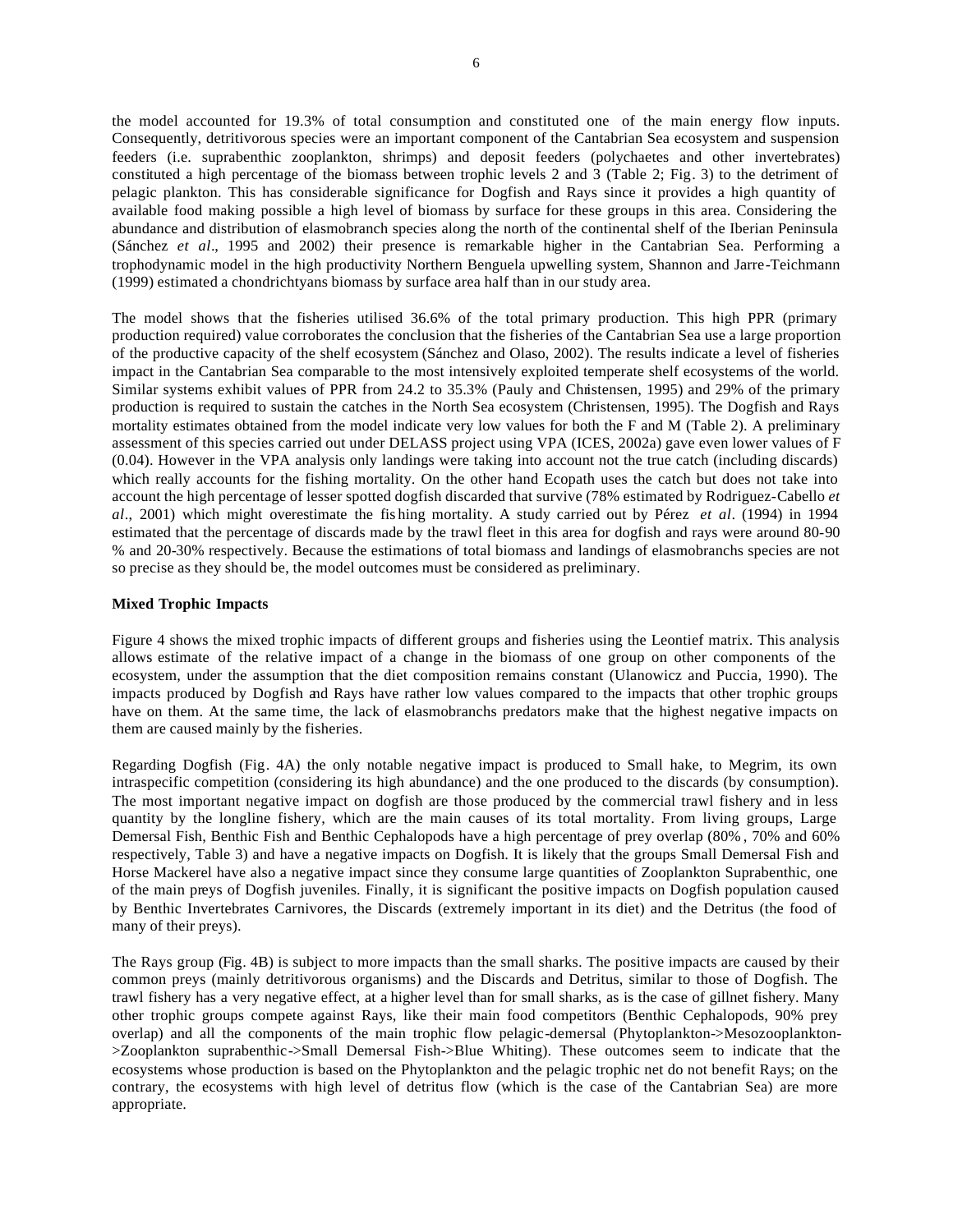A reduction in the fishing effort has been going on in the last years (ICES, 2002b and Fig. 2). Considering that the impact caused by the trawl fishery is the major limiting factor over the population according to MTI analysis, the effort reduction might have been the responsible for the biomass index increase reflected in the different elasmobranchs groups in the study area (Fig. 2). Also, the natural diet of Dogfish and Rays is modified and it benefits from food provided by discards (Kaiser and Spencer, 1994; Olaso *et al*., 1998 and 2002a), and on the other hand, lesser spotted dogfish is discarded and returned to its natural state with a survival rate of over 78% (Rodríguez-Cabello *et al*. 2001).

### **Temporal and Spatial Simulations**

Simulation and projections with Ecosim with different trawl fishing regimes starting from the present model of 1994 inputs, using mixed trophic control between the "top-down" and "bottom-up" strategic trophic alternatives hypotheses, are implemented. For wider ranges of F the basic Ecosim output is a graphical display of the relationship between equilibrium biomasses, catch and fishing rates. Rays and Dogfish (large-bodied species which have low rates of turn-over), Anglerfish, Megrim (only trawl catch), Hake (strong trawl effect on juveniles), Benthic Cephalopods and Large Demersal Fish are the main trophic groups which increase their biomass when the trawl fishing regime decrease. Mackerel, Small Demersal Fish, Sardine and Anchovy (populations with high rates of turnover and planktophagous habits) are not affected by the different values of trawl regimes. In addition, the scavenging species, as Benthic Invertebrate Carnivores, are not affected by different trawl regime. Ecospace predictions of steady-state biomass densities in the base-map of the central Cantabrian Sea scenario during five years simulation (including the effect of a closed area to trawling) show that in the closed area the biomass levels of Rays, Dogfish, Large Demersal Fish, Benthic Fish, Small Demersal Fish and Benthic Cephalopods are higher than in adjacent areas (Figure 5). Also, the trawl exclusion in this area reduces the biomass of small pelagic fish (Anchovy, Sardine) Blue Whiting (more pressure of predators), Megrim and show low values of Discards.

Figure 6 show the time series of bottom trawl surveys abundance indices (kg/30 min. haul) by trophic group of the Llanes closed area. The main fish species groups that get benefit from the trawl exclusion are elasmobranchs (Dogfish and Rays), Small Demersal Fish (*Pagellus*, *Boops*, etc.), Benthic fish (mullet, gurnards and great weever). Also, Benthic Cephalopods (octopus and white octopus) and Other Invertebrates (sea urchins) groups show major level of biomass in the Llanes closed area after closure of trawl operations. In general terms, the validation of the trophodynamic model, using abundance indices of surveys, suggests that the simulations provided by Ecospace are very realistic.

The demersal elasmobranchs groups considered in this study do not make long migrations (Rodríguez-Cabello *et a* l., 1998) and have a tendency to remain in the same area if the conditions are suitable for them. Studies carried out in the North Sea reveal that rays (*R. clavata*) do not make extensive migrations, most of them within 50-60 km (Walker, Howlett and Millner, 1997). Elasmobranchs are considered typical *k* strategists which have low growth, late sexual maturity and produce relatively few offspring with low natural mortality after their long reproductive cycles and furthermore have a long life. These characteristics make Dogfish and Rays very prone to changes in the areas influenced by fishing, and we know that the catch of elasmobranchs in many fisheries has increased or fallen due to the mortality caused by fishing activities (ICES, 1995; Pratt and Gruber, 1990; Sánchez, Olaso and Goñi, 1998). For this reason, the consequences of the marine protected areas on elasmobranchs are obvious.

Regrettably the lack of information available concerning biomass, food habits, production, fisheries, etc. of the small deep water sharks that inhabit the break shelf (*Deania calceus*, *Etmopterus spinax*, *Scymnodom ringens*, *Centroscymnus* sp., *Dalatias licha*, etc.) have hinder us to create another trophic group separated of Dogfish. The existence in the study area of a longline fishery targeting these species and the particularities of this important group of elasmobranchs, which are very sensitive to the fishing pressure, requires that a research effort must be done in order to estimate its actual status and establish the possible management measures. On the other hand further studies should be promoted in order to improve the estimates of biomass and mortality of Rays and Dogfish groups to improve the estimations of the model.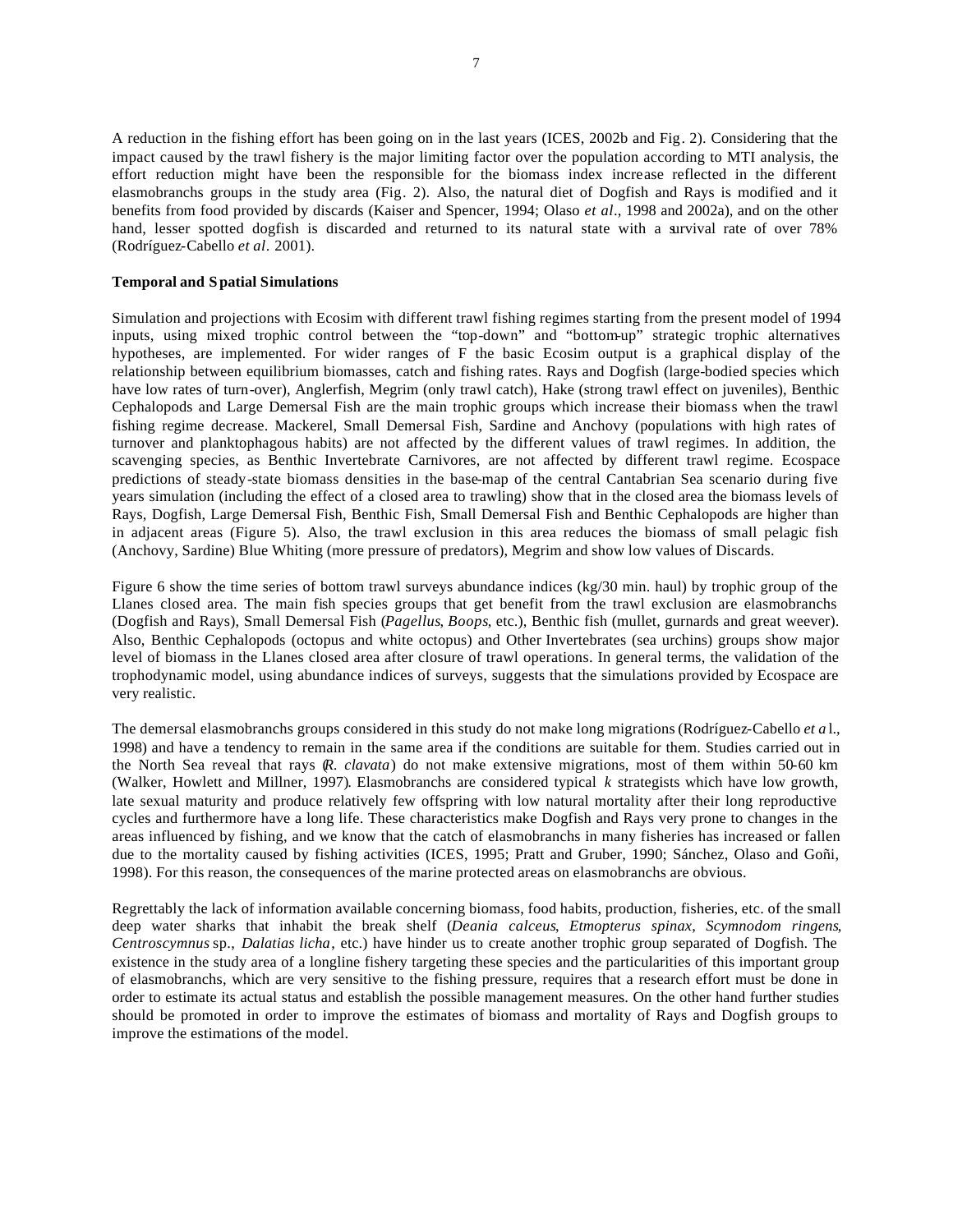### **Conclusions**

The Cantabrian Sea ecosystem, because of its particular characteristics (grounds types, primary production mechanisms, trophic net, artisanal fisheries, etc.), with a notable importance of the demersal and benthic domains, is very prone to the presence of demersal and benthic elasmobranchs.

The capacity of Dogfish to survive long periods of emersion and consequently to be alive after being discarded, together with the advantage of feeding on discards as well as in an very exploited area provides this species with a lot of adaptive benefits.

The new control made by policy measures on trawlers working illegally on grounds at less than 100 m, and the settlement from 1993 in certain areas anti-trawling devices (artificial reefs) has caused a notable recovery of population of Dogfish and Rays.

The explanation of the main causes of the elasmobranchs increase in the last years can be a decrease in the fishing mortality originated by the reduction of the trawl effort.

In an ecosystem heavily exploited by multispecific fisheries, as is the case of the Cantabrian Sea, the present management system based on TACs and quotas regimes, with a very low number of species under assessments, is not suitable to sustain the elasmobranchs species. A management measure based on the control and reduction of the fishing effort and the establishment of certain areas closed to some fisheries would be a better approach for a global management in the ecosystem context.

The Ecopath model (and the recent expansions Ecosim and Ecospace) can be a valuable tool for understanding the ecosystem functioning and for the design of ecosystem-scale adaptive management experiments. Further research is required in order to improve input data and to sustain or diminish the results presented in this preliminary model. Specially, the limited availability of parameter estimates of some fish groups (i.e. deep water sharks) and the main invertebrate groups of the Cantabrian Sea on an annual basis reflects a need for such studies.

#### **Acknowledgements**

We thank all the IEO colleagues who contributed to the trawl surveys, stomach analysis, fisheries database, and those responsible for the ICES stock assessment working groups for their excellent work that made it possible to obtain a valuable source of input data for the Cantabrian Sea ecosystem. A part of this study was carried out through participation of the authors in the European DELASS project, funded by the European Commission (DG XIV, study no. 99/55).

#### **References**

- Barquero, S., Cabal, J. A., Anadón, R., Fernández, E., Varela, M., Bode, A., 1998. Ingestion rates of phytoplankton by copepod size fractions on a bloom associated with an off-shelf front off NW Spain. *J. Plankton Res*. 20 (5), 957–972.
- Bode, A., Casas, B., Fernández, E., Marañón, E., Serret, P., Varela, M., 1996. Phytoplankton biomass and production in shelf waters off NW Spain: spatial and seasonal variability in relation to upwelling. *Hydrobiologia* 341, 225–234.
- Christensen, V., 1995. A model of trophic interactions in the North Sea in 1981, the Year of the Stomach. *Dana*, 11 (1), 1–28.
- Christensen, V., Pauly, D., 1992. ECOPATH II a software for balancing steady-state models and calculating network characteristics. *Ecol. Model*. 61, 169–185.
- Christensen, V., Pauly, D., 1993. On Steady-State Modelling of Ecosystems. In: Christensen, V., Pauly, D. (Eds.), *Trophic Models of Aquatic Ecosystems*. ICLARM Conf. Proc. 26, pp. 14–19.
- Fernández, A.,C. Rodríguez-Cabello, R. Gancedo, A. Punzón, I. Olaso, F. Sánchez and O. Cendrero, 2002. Overview of continental shelf elasmobranch fisheries in the Cantabrian Sea. *NAFO SCR Doc*. 02/115 (this Symposium).
- ICES, 1995. Report of the Study Group of elasmobranch fishes. *ICES CM*: 1995/G:3, 88 pp.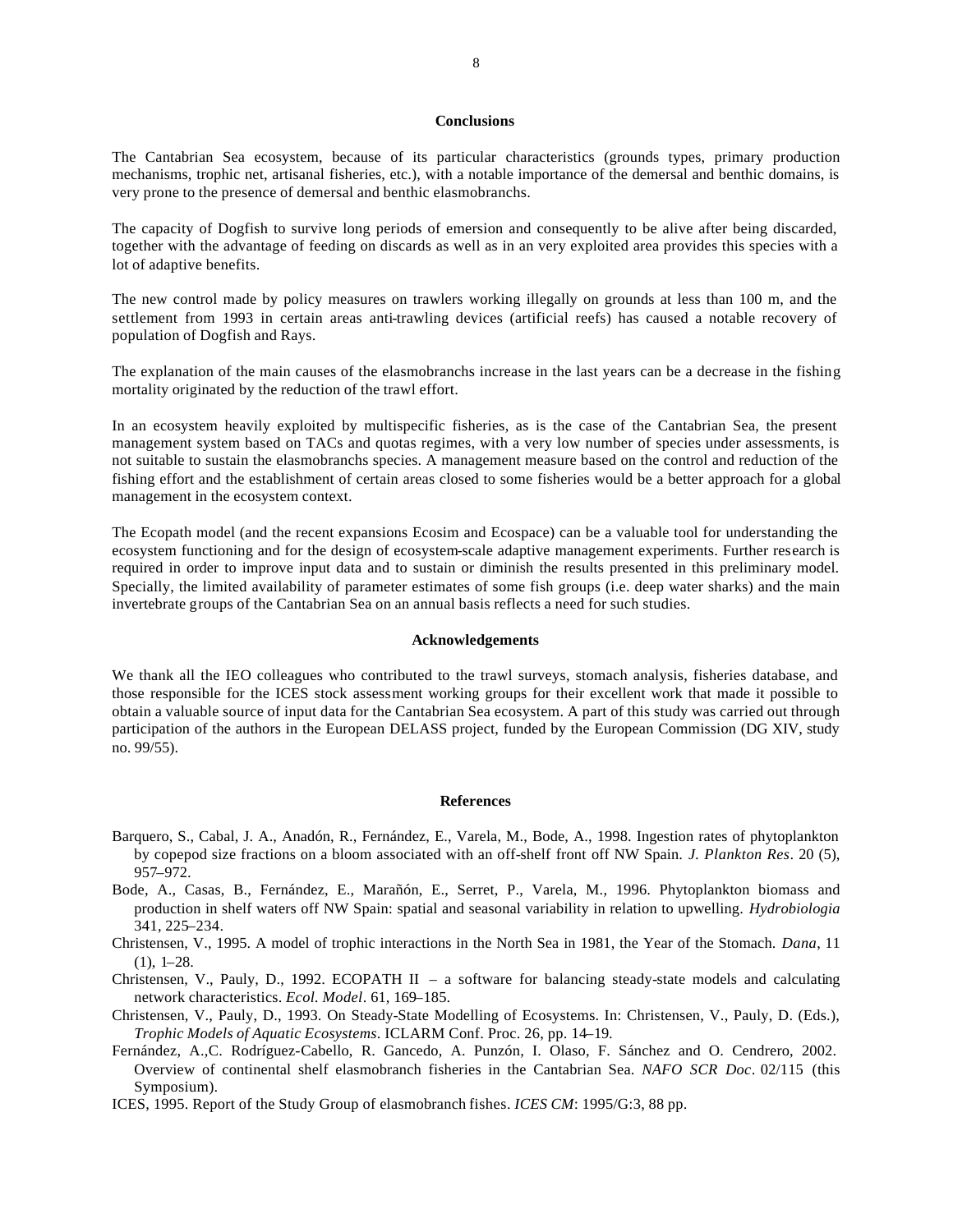- ICES 2002a. Report of the study group on elasmobranch fishes. Copenhagen, 610. May 2002. *ICES C.M.* 2002/G:08 ref. ACFM.
- ICES, 2002b. Working Group on the Assessment of Southern Shelf Demersal Stocks. *ICES CM* 2002/ACFM:05.
- ICES, 2002c. Report of the Working Group on the Assessment of Mackerel, Horse Mackerel, Sardine and Anchovy. *ICES CM* 2002/ACFM: 06.
- Kaiser, M.J. and Spencer, B.E. 1994. Fish scavenging behaviour in recently trawled areas. *Marine Ecology Progress Series*, 112: 41-49.
- Olaso, I., 1990. Distribución y abundancia del megabentos invertebrado en fondos de la plataforma Cantábrica. *Publ. Espec. Inst. Esp. Oceanogr*. 5, 128 pp.
- Olaso, I., F. Sánchez, C. Rodríguez-Cabello and F. Velasco, 2002. The feeding behaviour of some demersal fish species in response to artificial discard. *Sci. Mar*., 66 (in press).
- Olaso, I., Velasco, F., Pérez, N., 1998. Importance of blue whiting (*Micromesistius poutassou*) discarded in the diet of lesser-spotted dogfish (*Scyliorhinus canicula*) in the Cantabrian Sea. *ICES J. Mar. Sci*. 55, 331–341.
- Olaso, I., F. Velasco, F. Sánchez, A. Serrano, C. Rodríguez-Cabello and O. Cendrero, 2002. Trophic relations of lesser spotted dogfish (*Scyliorhinus canicula*) and black mouth dogfish (*Galeus melastomus*) in the benthic and demersal communities of the Cantabrian sea. *NAFO SCR Doc*. 02/123 (this Symposium).
- OSPAR., 2000. Quality Status Report 2000. Region IV Bay of Biscay and Iberian coast. OSPAR Commission, London,  $134 + xiii$  pp.
- Pauly, D., Christensen, V., 1995. Primary production required to sustain global fisheries. *Nature* 374, 255–257.
- Pérez, N., Pereda, P., Uriarte, A., Trujillo, V., Olaso, I., Lens, S., 1996. Descartes de la flota española en el área del ICES. *Datos y Resúmenes. Instituto Español de Oceanografía*, Núm. 2, 142 pp.
- Polovina, J. J., 1984. Model of a coral reef ecosystem I. The ECOPATH model and its application to French Frigate Shoals. *Coral Reefs* 3, 1–11.
- Pratt, H., and J. G. Casey. Shark Reproductive Strategies as a Limiting Factor in Directed Fisheries, with a Review of Holden's Method of Estimating Growth-Parameters. In: *Elasmobranchs as Living Resources: Advances in the Biology, Ecology, Sistematics, and the Status of the Fisheries* (Toro Tanuchi editors). NOOA Tech. Report., 90, 97-109.
- Rodríguez-Cabello, C., F. De la Gándara and F. Sánchez, 1998. Preliminary results on growth and movements of dogfish (*Scyliorhinus canicula*, Linnaeus, 1758) in the Cantabrian Sea. *Oceanologica Acta* 21,2, 363-370.
- Rodríguez-Cabello, C., A. Fernández, I. Olaso and F. Sánchez, 2001. Survival of lesser-spotted dogfish (*Scyliorhinus canicula*, L.) discarded by trawlers. *ICES CM* 2001/N:06, 10 pp.
- Sánchez, F., 1993. Las comunidades de peces de la plataforma del Cantábrico. *Publ. Espec. Inst. Esp. Oceanogr*. 13, 137 pp.
- Sánchez, F., M. Blanco and, R. Gancedo, 2002. *Atlas de los peces demersales y de los invertebrados de interés comercial de Galicia y el Cantábrico. Otoño 1997-1999*. Ed. CYAN (Inst. Esp.Oceanogr.), 158 pp.
- Sánchez, F., de la Gándara, F., Gancedo, R., 1995. Atlas de los peces demersales de Galicia y el Cantábrico, Otoño 1991–1993. *Publ. Esp. Inst. Esp.Oceanogr*. 20, 99 pp.
- Sánchez, F., Gil, J., 2000. Hydrographic mesoscale structures and Poleward Current as a determinant of hake (*Merluccius merluccius*) recruitment in southern Bay of Biscay. *ICES J. Mar. Sci*. 57, 152–170.
- Sánchez, F. and I. Olaso, 2001. Cantabrian Sea ecosystem model and fishery resources management. *Oceanographie du Golfe de Gascogne*, Ed. Ifremer, Actes Colloq., 31, 187-194.
- Sánchez, F. and I. Olaso, 2002. Effects of fisheries on the Cantabrian Sea shelf ecosystem. In: "Placing Fisheries in their Ecosystem Context". *Ecological Modelling* (in press).
- Sánchez, F., I. Olaso and R. Goñi, 1998. Changes in bottom trawl survey catch rates in dogfish (*Scyliorhinus canicula*) and Thornback ray (*Raja clavata*) in the Cantabrian sea between 1983 and 1997. In: Report of the Working Group of Ecosystem Effects of Fishing, *ICES CM* 1998/ACFM/ACME:1, Ref.:E:1, 263 pp.
- Sánchez, F. and A. Serrano, 2002. Variability of groundfish communities of the Cantabrian Sea during the decade of the 1990s. *ICES Journal of Marine Science*, ICES Decadal Symposium, Edinburg-2001 (in press)
- Shannon, L.J. and A. Jarre-Teichmann, 1999. A model of trophic flows in the Northern Benguela upwelling system during the 1980s. *South African Journal of Marine Science*, 21, 349-366.
- Ulanowicz, R.E. and C. J. Puccia, 1990. Mixed trophic impacts in ecosystems. *Coenoses* 5 (1), 7–16.
- Velasco, F., I. Olaso and A. Serrano, 2002. Alimentación de tres especies de la familia Rajidae en el sur del Golfo de Vizcaya. *Actas del 8º International Symposium on Oceanography of the Bay of Biscay*, Gijón, April 2002.
- Walker, P., 1998. *Fleeting images: Dynamics of Ray populations in the North Sea*. Doctoral Thesis. 143 pp.
- Walker, P., G. Howlett and R. Millner, 1997. Distribution, movement and stock structure of three ray species in the North sea and eastern English Channel. *ICES, J. of Marine Science*, 54: 797-808.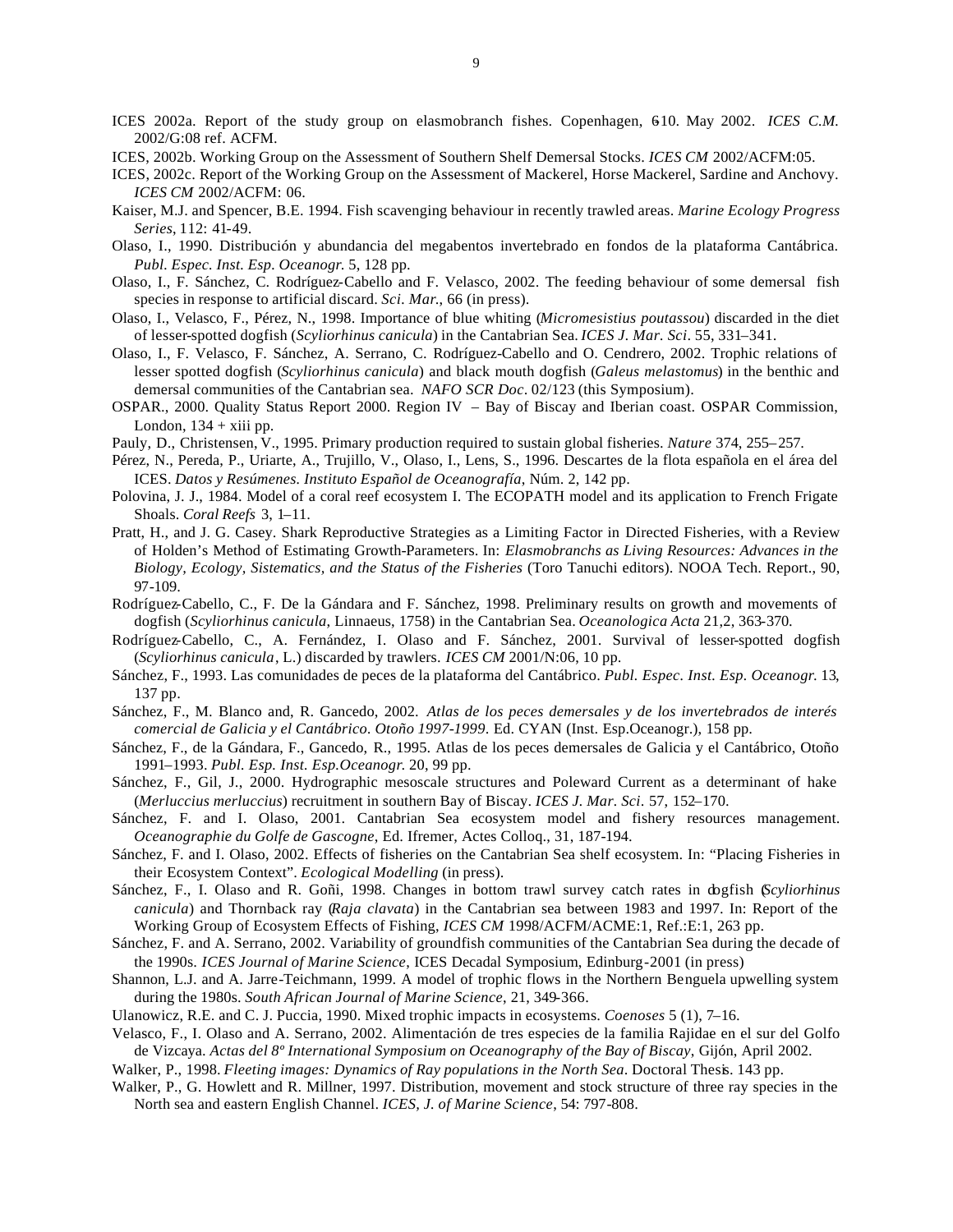- Walters, C., V. Christensen and D. Pauly, 1997. Structuring dynamic models of exploited ecosystems from trophic mass-balance assessments. *Reviews in Fish Biology and Fisheries*, 7, 139-172.
- Walters, C., D. Pauly and V. Christensen, 1998. Ecospace: prediction of mesoscale spatial patterns in trophic relationships of exploited ecosystems, with emphasis on the impacts of marine protected areas. *ICES, C.M.* 1998. Theme Session (S), 22 pp.
- Table 1. Main species of Elasmobranchs caught during the groundfish surveys ordered by biomass indices (kg/30 min. haul from 1997-1999 period) and percentage of participation in each trophic group in the trophodynamic model. The habitat preferences was used in the Ecospace spatial-temporal simulations.

|                       |                        |         | Abundance indices | Trophic group |      |                         |
|-----------------------|------------------------|---------|-------------------|---------------|------|-------------------------|
| Family                | Specie                 | Kg/haul | No./haul          | Dogfish       | Rays | Habitat preferences     |
| <b>SCYLIORHINIDAE</b> | Scyliorhinus canicula  | 3.093   | 10.396            | 80%           |      | Inner and middle shelf  |
| <b>RAJIDAE</b>        | Raja clavata           | 0.999   | 0.926             |               | 50%  | Coastal and inner shelf |
| <b>SCYLIORHINIDAE</b> | Galeus melastomus      | 0.600   | 4.942             | 15%           |      | Outer shelf             |
| <b>RAJIDAE</b>        | Raja montagui          | 0.565   | 0.664             |               | 30%  | Coastal and inner shelf |
| <b>SQUALIDAE</b>      | Squalus acanthias      | 0.369   | 0.085             | X             |      | Middle and outer shelf  |
| <b>RAJIDAE</b>        | Leucoraja naevus       | 0.183   | 0.298             |               | 15%  | Inner and middle shelf  |
| SOUALIDAE             | Deania calceus         | 0.173   | 0.432             | X             |      | Shelf break             |
| <b>SOUALIDAE</b>      | Etmopterus spinax      | 0.099   | 1.758             | X             |      | Shelf break             |
| <b>RAJIDAE</b>        | Raja undulata          | 0.057   | 0.024             |               | X    | Coastal and inner shelf |
| <b>SQUALIDAE</b>      | Scymnodom ringens      | 0.045   | 0.129             | X             |      | Shelf break             |
| <b>MYLIOBATIDAE</b>   | Myliobatis aquila      | 0.028   | 0.022             |               | X    | Coastal and inner shelf |
| <b>SCYLIORHINIDAE</b> | Scyliorhinus stellaris | 0.022   | 0.123             | X             |      | Inner and middle shelf  |
| <b>HEXANCHIDAE</b>    | Hexanchus griseus      | 0.016   | 0.010             | X             |      | Middle and outer shelf  |
| <b>TORPEDINIDAE</b>   | Torpedo marmorata      | 0.013   | 0.009             |               | X    | Coastal and inner shelf |
| <b>TRIAKIDAE</b>      | Galeorhinus galeus     | 0.001   | 0.004             | X             |      | Inner and middle shelf  |
| <b>TRIAKIDAE</b>      | Mustelus mustelus      | 0.001   | 0.004             | X             |      | Inner and middle shelf  |
| <b>RAJIDAE</b>        | Raja brachyura         | 0.000   | 0.004             |               | X    | Coastal and inner shelf |
| <b>RAJIDAE</b>        | Leucoraja circularis   | 0.000   | 0.002             |               | X    | Inner and middle shelf  |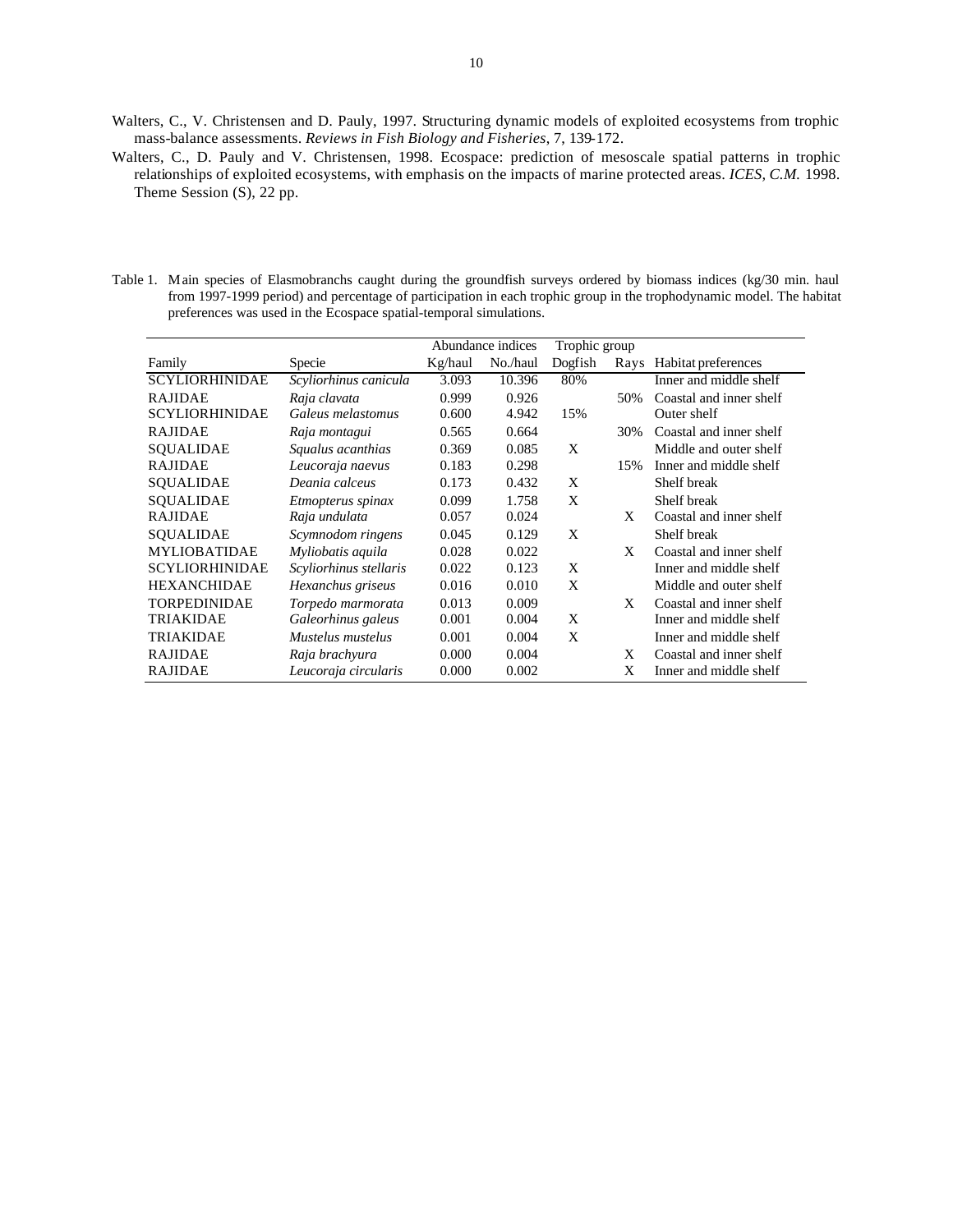Table 2. Input values (in italics) and estimates of some parameters in the balanced trophodynamic model of 1994 for each trophic group. TL = Trophic level,  $PB =$  Production/Biomass ratio,  $QB =$  Consumption/Biomass ratio and  $EE =$ Ecotrophic efficiency. Biomass, PB, Food intake, Flow to detritus and Catches (landings+discards) are expressed in t $\cdot$ km<sup>-2</sup>.

|                          |     |                |        |                          |      | Food   | Flow to  |         | Fishing   | Natural   |
|--------------------------|-----|----------------|--------|--------------------------|------|--------|----------|---------|-----------|-----------|
| Group name               | TL  | <b>Biomass</b> |        | PB / year QB / year      | EE   | Intake | detritus | Catches | mortality | mortality |
| 1 Tuna                   | 4.7 | 0.384          | 0.82   | 9.50                     | 0.85 | 3.65   | 0.76     | 0.27    | 0.70      | 0.12      |
| 2 Large hake             | 4.7 | 0.876          | 0.53   | 3.90                     | 0.79 | 3.42   | 0.78     | 0.37    | 0.42      | 0.11      |
| 3 Small hake             | 4.4 | 0.185          | 0.80   | 6.50                     | 0.91 | 1.20   | 0.25     | 0.08    | 0.45      | 0.35      |
| 4 Anglerfish             | 4.8 | 0.746          | 0.38   | 1.90                     | 0.56 | 1.42   | 0.41     | 0.16    | 0.21      | 0.17      |
| 5 Megrim                 | 4.2 | 0.237          | 0.66   | 3.00                     | 0.78 | 0.71   | 0.18     | 0.09    | 0.38      | 0.28      |
| 6 Large demersal fish    | 4.3 | 2.115          | 0.60   | 2.70                     | 0.87 | 5.71   | 1.24     | 1.08    | 0.51      | 0.09      |
| 7 Dogfish                | 4.0 | 0.330          | 0.25   | 2.50                     | 0.42 | 0.83   | 0.22     | 0.04    | 0.11      | 0.15      |
| 8 Rays                   | 3.8 | 0.210          | 0.30   | 2.20                     | 0.61 | 0.46   | 0.13     | 0.04    | 0.18      | 0.12      |
| 9 Benthic fish           | 3.6 | 2.940          | 1.20   | 2.80                     | 0.87 | 8.23   | 2.09     | 0.23    | 0.08      | 1.12      |
| 10 Blue whiting          | 3.8 | 16.415         | 0.48   | 5.30                     | 0.93 | 87.00  | 17.90    | 1.50    | 0.09      | 0.39      |
| 11 Small demersal fish   | 3.6 | 15.040         | 1.20   | 6.40                     | 0.84 | 96.26  | 22.15    | 0.20    | 0.01      | 1.19      |
| 12 Horse mackerel        | 3.8 | 14.771         | 0.32   | 4.30                     | 0.83 | 63.52  | 13.52    | 1.95    | 0.13      | 0.19      |
| 13 Mackerel              | 3.8 | 11.486         | 0.43   | 4.60                     | 0.28 | 52.83  | 14.12    | 1.57    | 0.14      | 0.29      |
| 14 Anchovy               | 2.9 | 2.832          | 1.98   | 9.13                     | 0.82 | 25.86  | 6.16     | 1.24    | 0.44      | 1.54      |
| 15 Sardine               | 2.8 | 6.978          | 0.58   | 8.80                     | 0.60 | 61.41  | 13.92    | 1.58    | 0.23      | 0.35      |
| 16 Squids                | 4.4 | 0.929          | 3.20   | 7.50                     | 0.95 | 7.23   | 1.55     | 0.16    | 0.17      | 3.03      |
| 17 Benthic cephalopods   | 3.8 | 1.072          | 3.00   | 6.00                     | 0.95 | 6.70   | 1.44     | 0.38    | 0.35      | 2.65      |
| 18 Benthic invertebrates | 2.9 | 6.564          | 2.60   | 5.60                     | 0.95 | 38.72  | 8.25     | 0.13    | 0.02      | 2.58      |
| 19 Shrimps               | 2.8 | 8.263          | 4.20   | 9.67                     | 0.95 | 81.63  | 17.76    | 0.02    | 0.00      | 4.20      |
| 20 Polychaetes           | 2.2 | 11.575         | 4.80   | 12.00                    | 0.95 | 143.33 | 30.65    | 0.08    | 0.01      | 4.79      |
| 21 Other invertebrates   | 2.1 | 7.642          | 2.50   | 6.50                     | 0.95 | 50.99  | 10.93    | 0.25    | 0.03      | 2.47      |
| 22 Zoopl suprabenthic    | 2.7 | 12.192         | 16.00  | 32.00                    | 0.95 | 392.36 | 87.84    | 0.00    | 0.00      | 16.00     |
| 23 Macrozooplankton      | 3.1 | 3.483          | 18.00  | 38.00                    | 0.95 | 133.25 | 29.62    | 0.00    | 0.01      | 17.99     |
| 24 Mesozooplankton       | 2.2 | 8.889          | 39.08  | 80.00                    | 0.99 | 711.12 | 144.25   | 0.00    | 0.00      | 39.08     |
| 25 Microzooplankton      | 2.1 | 3.973          | 45.28  | 120.00                   | 0.95 | 477.71 | 104.36   | 0.05    | 0.00      | 45.28     |
| 26 Phytoplankton         | 1.0 | 32.760         | 148.11 | $\overline{\phantom{a}}$ | 0.21 | 0.00   | 3064.46  | 0.00    | 0.00      | 148.11    |
| 27 Discards              | 1.0 | 2.400          |        | $\overline{\phantom{a}}$ | 0.98 | 0.00   | 0.03     | 0.00    | 0.00      | 0.00      |
| 28 Detritus              | 1.0 | 50.000         |        | $\overline{a}$           | 0.13 | 0.00   | 0.00     | 0.00    | 0.00      | 0.00      |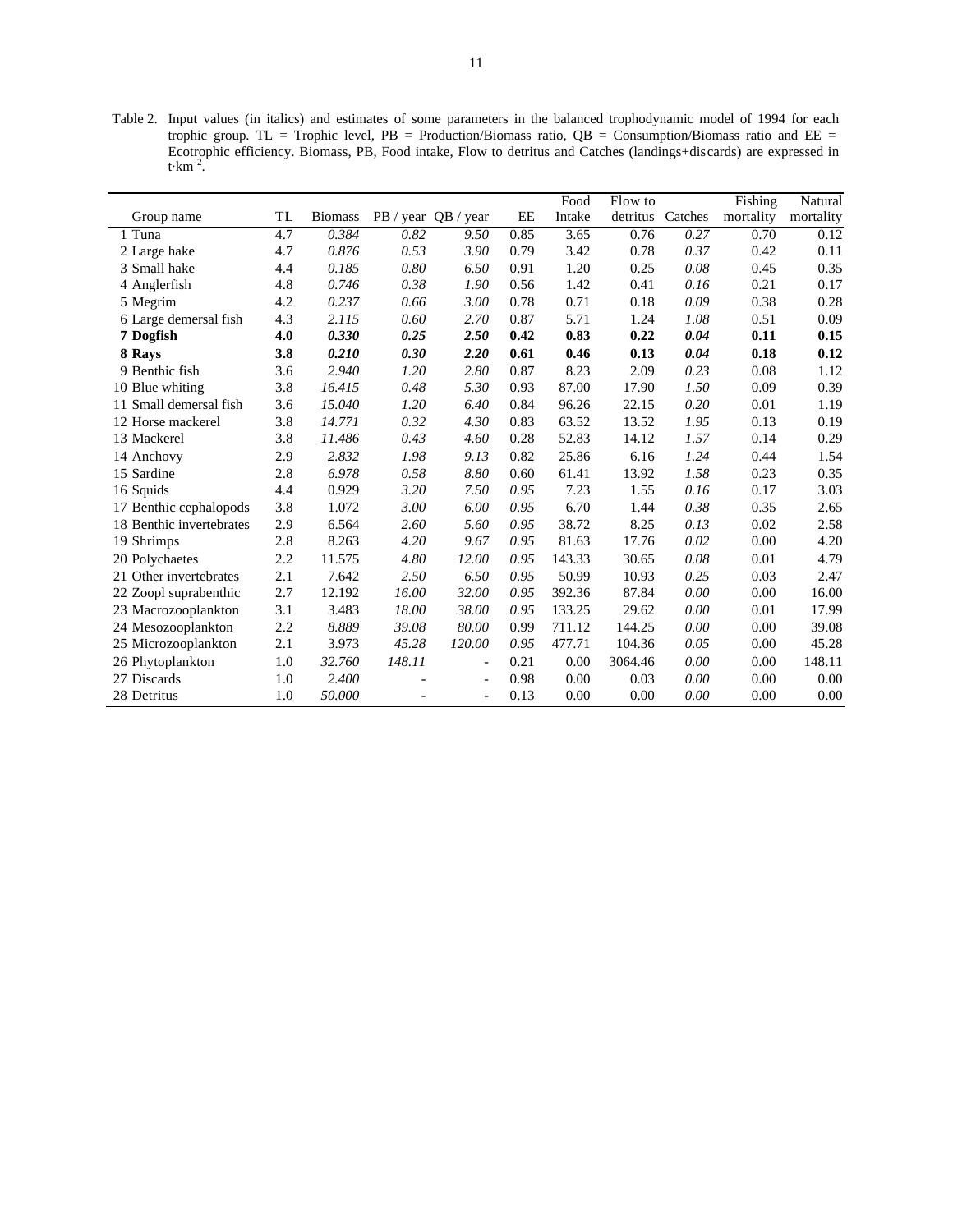| <b>GROUP NAME</b>       | Tuna | Large hake | Small hake | Anglerfish     | Megrim | fish<br>demersal<br>Large | Dogfish | Rays | Benthic fish | Blue whiting | fish<br>demersal<br>Small | mackerel<br>Horse | Mackerel | Anchovy | Sardine | Squids | cephalopods<br>Benthic | invert.<br>Benthic<br>carniv. |
|-------------------------|------|------------|------------|----------------|--------|---------------------------|---------|------|--------------|--------------|---------------------------|-------------------|----------|---------|---------|--------|------------------------|-------------------------------|
|                         |      | 2          | 3          | $\overline{4}$ | 5      | 6                         | 7       | 8    | 9            | 10           | 11                        | 12                | 13       | 14      | 15      | 16     | 17                     | 18                            |
| 1 Tuna                  | 1.00 |            |            |                |        |                           |         |      |              |              |                           |                   |          |         |         |        |                        |                               |
| 2 Large hake            | 0.33 | 1.00       |            |                |        |                           |         |      |              |              |                           |                   |          |         |         |        |                        |                               |
| 3 Small hake            | 0.54 | 0.31       | 1.00       |                |        |                           |         |      |              |              |                           |                   |          |         |         |        |                        |                               |
| 4 Anglerfish            | 0.57 | 0.82       | 0.64       | 1.00           |        |                           |         |      |              |              |                           |                   |          |         |         |        |                        |                               |
| 5 Megrim                | 0.16 | 0.06       | 0.72       | 0.32           | 1.00   |                           |         |      |              |              |                           |                   |          |         |         |        |                        |                               |
| 6 Large demersal fish   | 0.19 | 0.45       | 0.57       | 0.57           | 0.68   | 1.00                      |         |      |              |              |                           |                   |          |         |         |        |                        |                               |
| 7 Dogfish               | 0.25 | 0.42       | 0.49       | 0.49           | 0.64   | 0.80                      | 1.00    |      |              |              |                           |                   |          |         |         |        |                        |                               |
| 8 Rays                  | 0.02 | 0.01       | 0.31       | 0.03           | 0.73   | 0.50                      | 0.68    | 1.00 |              |              |                           |                   |          |         |         |        |                        |                               |
| 9 Benthic fish          | 0.00 | 0.01       | 0.31       | 0.05           | 0.66   | 0.56                      | 0.69    | 0.81 | 1.00         |              |                           |                   |          |         |         |        |                        |                               |
| 10 Blue whiting         | 0.05 | 0.07       | 0.41       | 0.10           | 0.29   | 0.12                      | 0.24    | 0.17 | 0.31         | 1.00         |                           |                   |          |         |         |        |                        |                               |
| 11 Small demersal fish  | 0.01 | 0.01       | 0.36       | 0.01           | 0.31   | 0.14                      | 0.31    | 0.32 | 0.47         | 0.96         | 1.00                      |                   |          |         |         |        |                        |                               |
| 12 Horse mackerel       | 0.11 | 0.15       | 0.51       | 0.22           | 0.34   | 0.25                      | 0.29    | 0.13 | 0.28         | 0.90         | 0.87                      | 1.00              |          |         |         |        |                        |                               |
| 13 Mackerel             | 0.22 | 0.27       | 0.31       | 0.24           | 0.08   | 0.16                      | 0.24    | 0.04 | 0.17         | 0.80         | 0.77                      | 0.86              | 1.00     |         |         |        |                        |                               |
| 14 Anchovy              | 0.00 | 0.00       | 0.03       | 0.00           | 0.01   | 0.00                      | 0.01    | 0.01 | 0.02         | 0.29         | 0.29                      | 0.46              | 0.48     | 1.00    |         |        |                        |                               |
| 15 Sardine              | 0.00 | 0.00       | 0.00       | 0.00           | 0.00   | 0.00                      | 0.00    | 0.00 | 0.00         | 0.20         | 0.21                      | 0.37              | 0.41     | 0.98    | 1.00    |        |                        |                               |
| 16 Squids               | 0.58 | 0.23       | 0.78       | 0.44           | 0.58   | 0.54                      | 0.48    | 0.22 | 0.29         | 0.36         | 0.31                      | 0.52              | 0.32     | 0.05    | 0.03    | 1.00   |                        |                               |
| 17 Benthic cephalopods  | 0.01 | 0.01       | 0.43       | 0.03           | 0.73   | 0.39                      | 0.60    | 0.90 | 0.81         | 0.51         | 0.61                      | 0.41              | 0.26     | 0.04    | 0.00    | 0.33   | 1.00                   |                               |
| 18 Benthic inv. carniv. | 0.00 | 0.00       | 0.07       | 0.00           | 0.13   | 0.12                      | 0.13    | 0.24 | 0.54         | 0.11         | 0.24                      | 0.11              | 0.07     | 0.01    | 0.00    | 0.05   | 0.27                   | 1.00                          |

Table 3. Estimates of prey overlap between megafaunal trophic groups in the Cantabrian Sea 1994 scenario.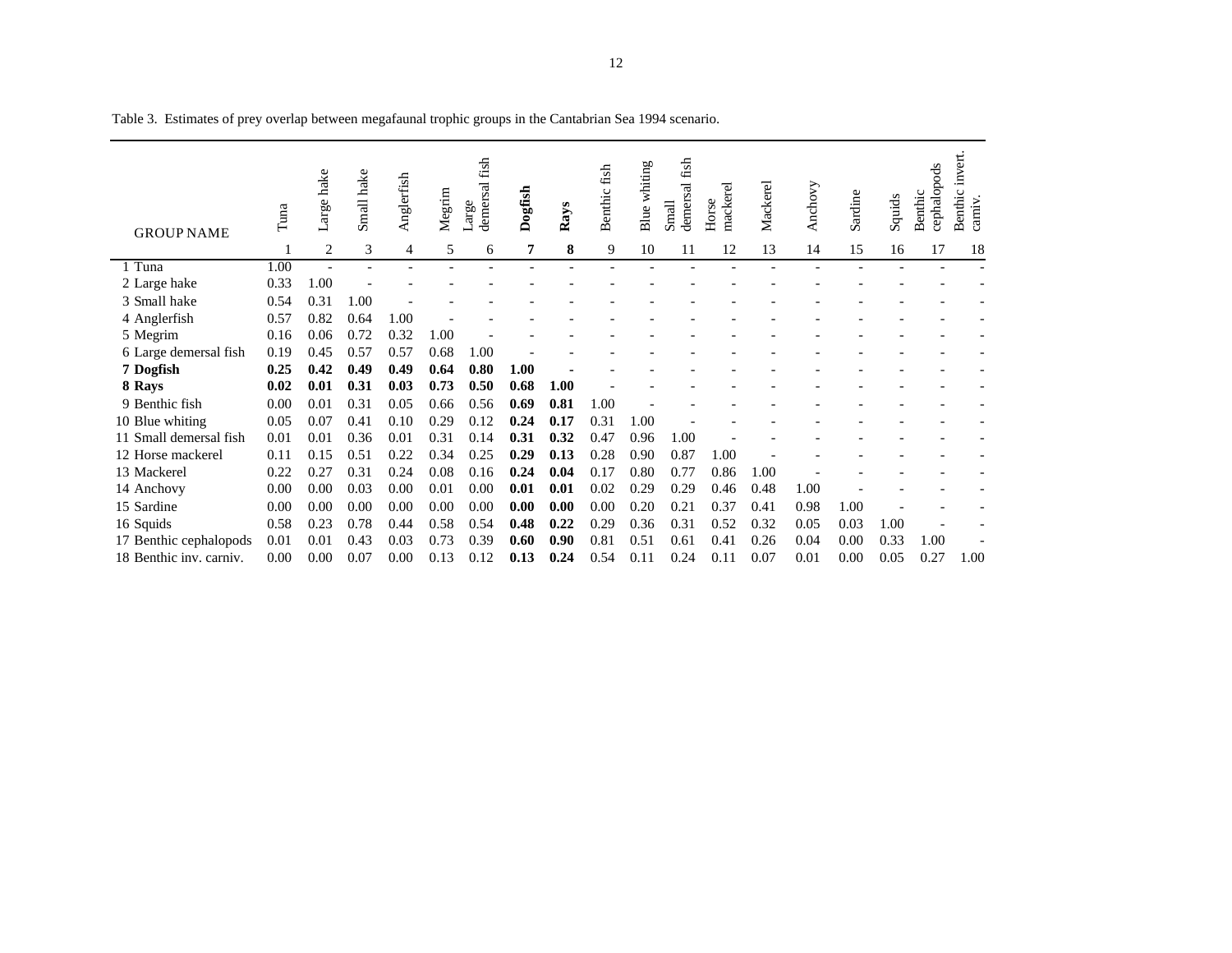

Fig. 1. The Cantabrian Sea area as defined in the ecosystem model.



Fig. 2. Bottom trawl surveys biomass indices (kg/30 min. haul) of the main species of elasmobranchs and trawl fishery effort (thousand days by 100 HP) in the Cantabrian Sea.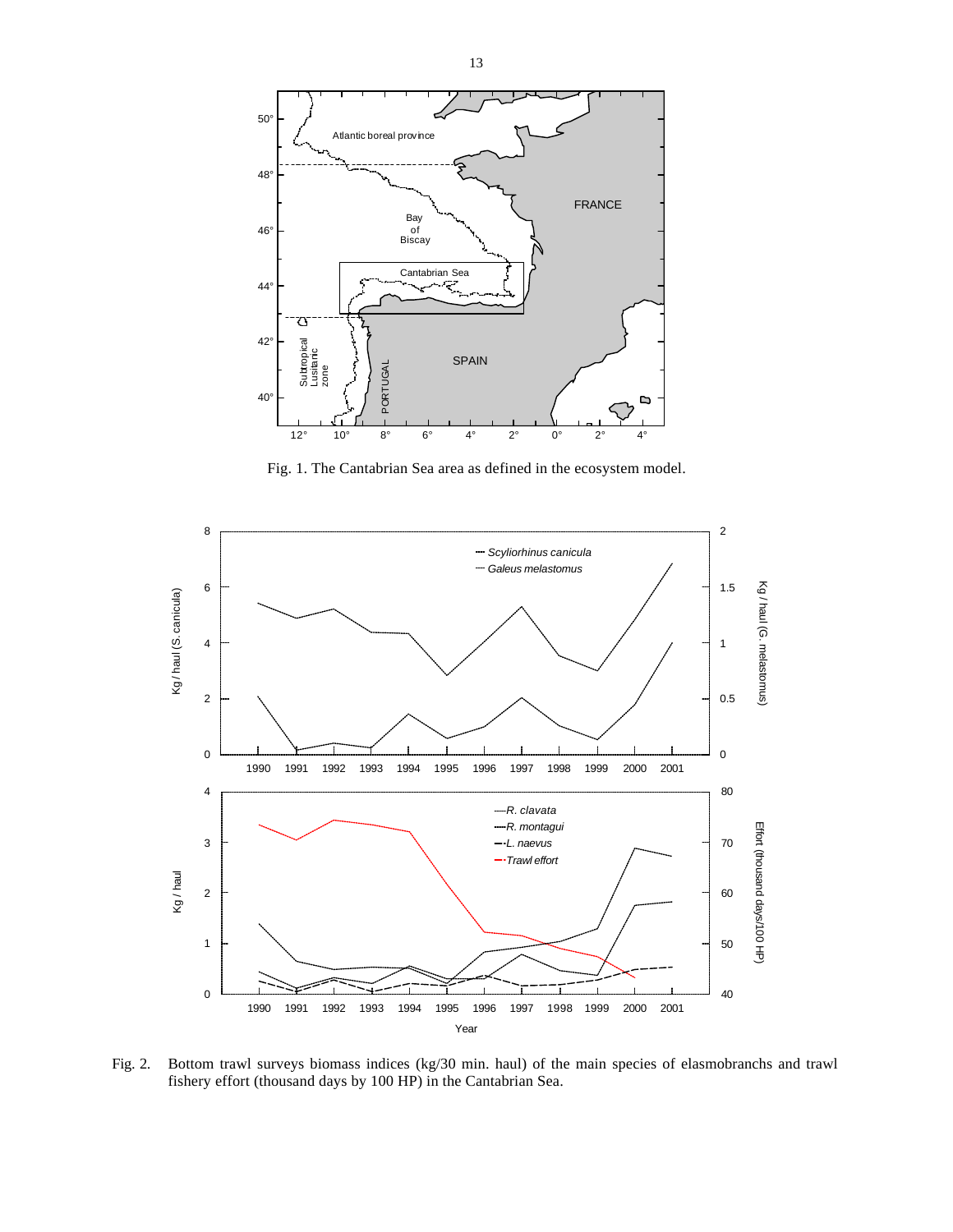

Fig. 3. Main trophic interactions in the Cantabrian Sea, 1994. The boxes are arranged on the y-axis after trophic levels, and to some degree on a pelagic to benthic scale on the x-axis. Only the main flows (trophics, catches and discards flows) are shown expressed in  $t \cdot km^2$  year<sup>1</sup>, and the biomass of each trophic group (B) in t·km<sup>2</sup>. Minor flows, respiration and all backflows to the detritus are omitted. Each fishery is represented as ellipse (no biomass) in their trophic level. Elasmobranchs trophic groups are highlighted.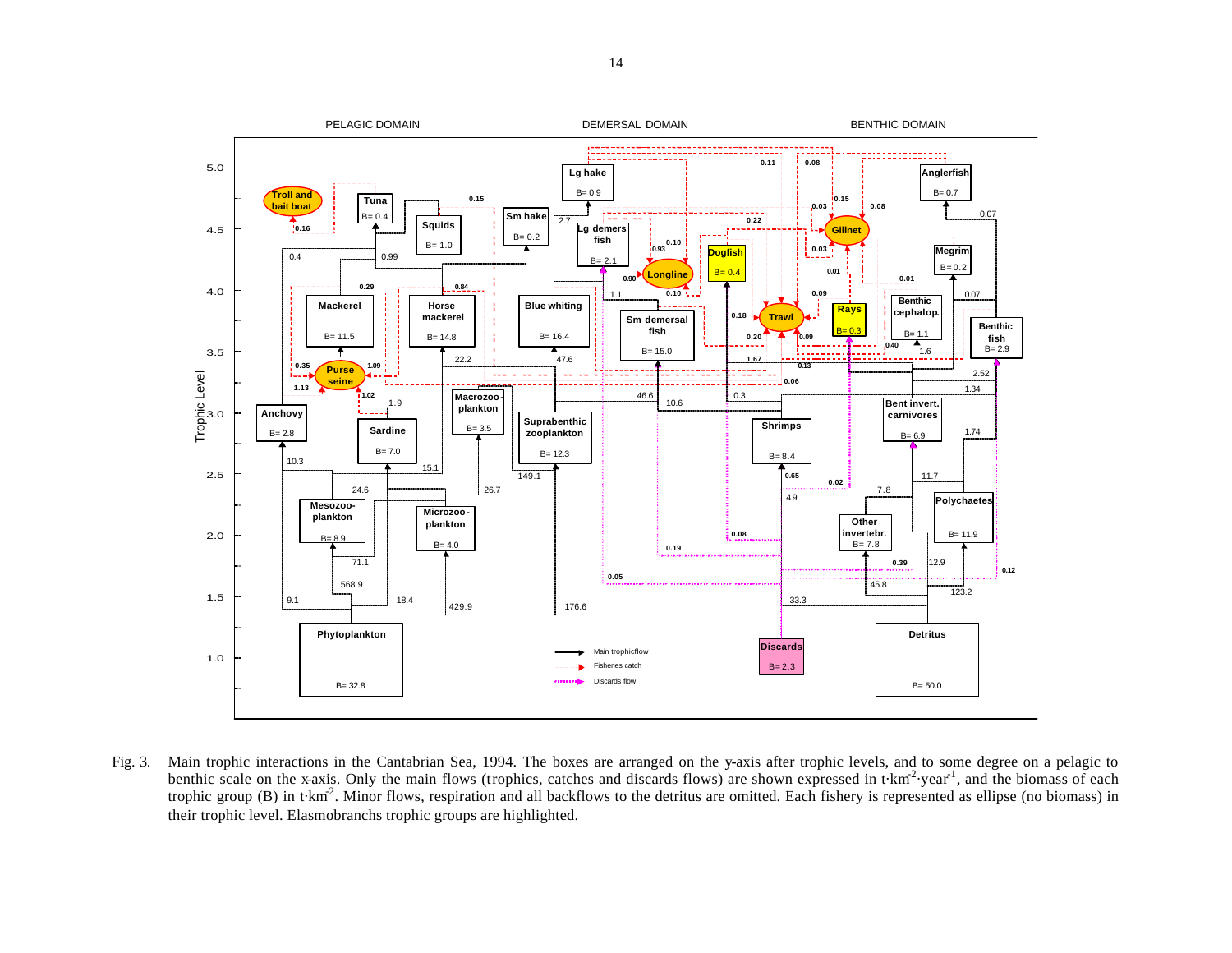

Fig. 4. Mixed trophic impacts using the Leontief matrix. The computed impacts are relative on a scale from –1 to 1, where 0 indicates no impact, but comparable between groups. The bars quantify the direct and indirect trophic impacts that the groups Dogfish (A) and Rays (B) have on the groups listed at the bottom and viceversa.